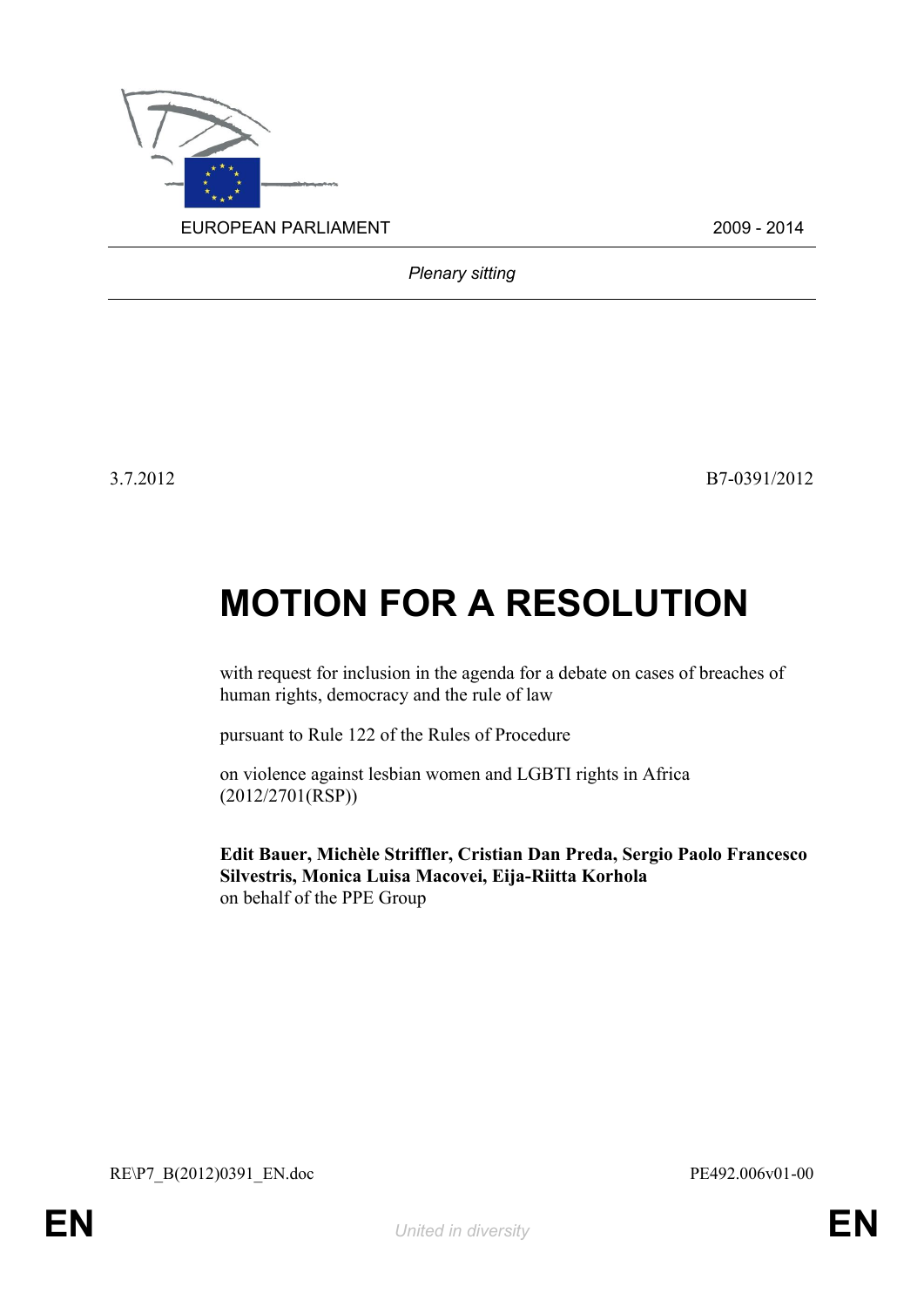### **B7-0391/2012**

### **European Parliament resolution on violence against lesbian women and LGBTI rights in Africa (2012/2701(RSP))**

## *The European Parliament*,

- having regard to the Universal Declaration of Human Rights (UDHR), the International Covenant on Civil and Political Rights (ICCPR), and the African Charter on Human and Peoples' Rights (ACHPR), the Convention on the Elimination of All forms of Discrimination Against Women (CEDAW), and the Beijing Platform for Action stressing that all women have the right to control and decide freely and responsibly on matters related to their sexuality free of coercion, stigmatisation and violence,
- having regard to UN Human Rights Council resolution A/HRC/17/19 of 17 June 2011 on Human rights, sexual orientation and gender identity,
- having regard to the UN Human Rights Council discussion on the global rights of the LGBT world-citizens and sexual orientation-based discrimination and violence held on 7 of March 2012,
- having regard to the Statement by UN High Commissioner for Human Rights Navi Pillay to the Panel on ending violence and discrimination against individuals on the basis of their sexual orientation and gender identity at the Human Rights Council 19th Session on 7 of March 2012,
- having regard to the Amnesty International report *State of the World's Human Rights*  of May 2012 claiming that anti-LGTB intolerance has increased in Africa,
- having regard to the Report of the United Nations High Commissioner for Human Rights of 17 November 2011 on discriminatory laws and practices and acts of violence against individuals based on their sexual orientation and gender identity,
- having regard to the second revision of the Partnership Agreement between the members of the African, Caribbean and Pacific Group of States, of the one part, and the European Community and its Member States, of the other part (the Cotonou Agreement), and the human rights clauses contained therein, in particular Articles 8(4) and 9,
- having regard to Articles 2, 3(5) and 21 of the Treaty on European Union and Article 10 of the Treaty on the Functioning of the European Union, which commit the European Union and its Member States to upholding and promoting universal human rights and the protection of individuals in its relations with the wider world,
- having regard to the statements by the Vice-President of the European Commission/High Representative of the European Union for Foreign Affairs and Security Policy and of the President of the European Parliament on the International Day Against Homophobia in 2010, 2011 and 2012,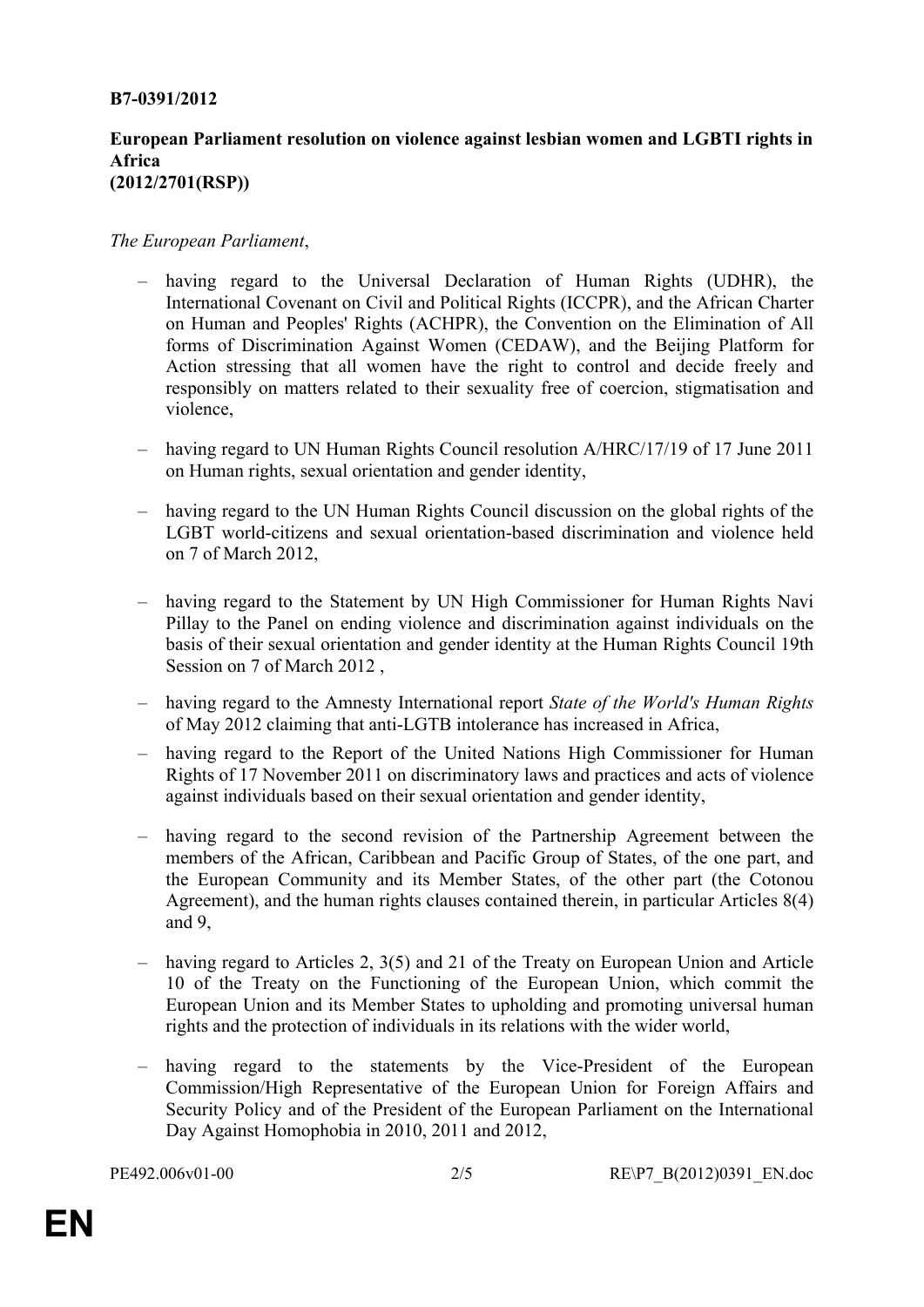- having regard to its previous resolution of 17 December 2009 on Uganda: antihomosexual draft legislation,
- having regard to its previous resolution of 16 December 2010 on Uganda: the socalled 'Bahati bill' and discrimination against the LGBT population,
- having regard to its previous resolution of 17 February 2011 on Uganda: the killing of David Kato
- having regard to its previous resolution of 28 September 2011 on human rights, sexual orientation and gender identity at the United Nations,
- having regard to Rule 122 of its Rules of Procedure,
- A. whereas all human beings are born free and equal in dignity and rights; whereas all States have the obligation to prevent violence and stigmatisation based on sexual orientation, gender identity and gender expression,
- B. whereas the rights of lesbian, bisexual, transgender and intersex women are the same human rights as those of all women and all men, which must be protected regardless of their sexual orientation, gender identity or gender expression;
- C. whereas there is increasing stigmatisation and violence against lesbian, bisexual, transgender and intersex women at the hands of state and police forces, their families, and community members in Africa, which is a shared concern, as exemplified by the numerous statements by UN Secretary-General Ban Ki Moon, UN High Commissioner for Human Rights Navanethem Pillay, and UNHRC Resolution A/HRC/17/19 of 17 June 2011 on Human rights, sexual orientation and gender identity,
- D. whereas in Africa, female homosexuality is legal in 27 countries and illegal in 27, whereas male homosexuality is legal in 16 countries and illegal in 38, and whereas homosexuality is punishable by death in Mauritania, Sudan, parts of Somalia and Nigeria, and a Bill before the Ugandan parliament may propose the death penalty,
- E. whereas killings, torture, imprisonment, violence, stigmatisation and hate speech against LGBTI people are reported in all regions of the world; whereas such hostility towards LGBTI people has increased in numerous African countries,
- F. whereas in Cameroon, ten women were arrested and three charged for the first time with practicing homosexuality in February 2012; whereas further arrests and police beatings are ongoing, including no later than on 24 June 2012; whereas lawyer Alice Nkom has received death and violence threats on numerous occasions for defending people accused of homosexuality; whereas an LGBTI meeting in Yaoundé was violently broken up by a gang on 19 May 2012,
- G. whereas in Liberia, the Senate is currently debating a proposal to outlaw same-sex relationships further than currently foreseen by the law; whereas the media and public opinion are increasingly seeking to intimidate LGBTI people, and whereas two lesbian women were recently attacked by armed men,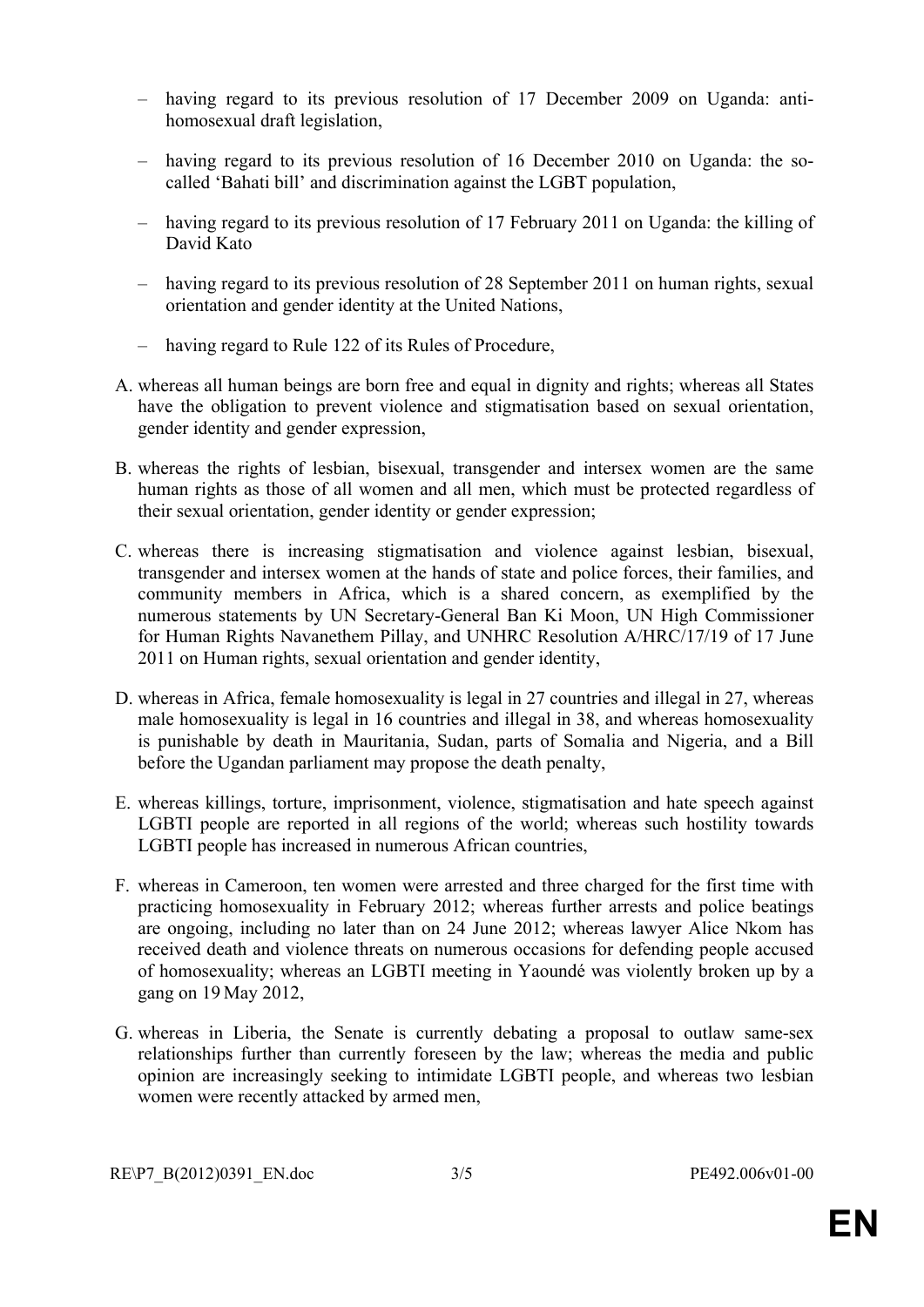- H. whereas in Malawi, female homosexuality was newly outlawed in January 2011; whereas the new President Joyce Banda has said she would repeal laws criminalising homosexuality,
- I. whereas in South Africa, so-called 'corrective rapes' of lesbian and transgender women continue unabated; whereas ongoing debates around constitutional protection on the ground of sexual orientation are fuelling violence against LGBTI people; whereas gay activist Thapelo Makutle was recently tortured and killed, 22-year-old lesbian Phumeza shot in the head because of her sexual orientation, and Neil Daniels stabbed, mutilated, and burnt alive because he was gay,
- J. whereas in Swaziland, positive efforts are made to prevent and cure HIV/AIDS in at-risk populations, including men who have sex with men, despite the criminalisation of male homosexuality,
- K. whereas in Uganda, human rights activists' private meetings were ended without police warrants in February and June 2012 by police forces and the Minister for Ethics and Integrity, disregarding citizens' freedom of assembly; whereas the Minister plans outlawing 38 organisations understood to work for the human rights of LGBTI people; whereas the Anti-Homosexuality Bill first proposed in 2009 is still under discussion, and may include unacceptable provisions such as the death penalty,
- L. whereas in October 2011 David Cameron threatened to withhold UK aid from governments that do not reform legislation banning homosexuality

## **Discrimination and violence against lesbian women in Africa**

- 1. Calls on the relevant authorities in Africa to effectively protect all women from murders, so-called 'corrective rape' and other sexual violence, and bring perpetrators to justice;
- 2. Notes that stigmatisation and violence against lesbian, bisexual, transgender and intersex women is often closely connected with stigmatisation and violence against all women; takes the view that achieving equality and non-discrimination requires protecting every woman's human rights, in all areas of life;
- 3. Calls on the European Commission, the European External Action Service and Member States to pay particular attention to the rights of lesbian, bisexual, transgender and intersex women in their relations with third countries, and when lending support to non-governmental organisations and human rights defenders;

# **LGBTI rights in Africa**

- 4. Calls on all 76 countries worldwide where homosexuality is illegal, including 38 in Africa, to decriminalise homosexuality;
- 5. Denounces incitements to hatred and violence on grounds of sexual orientation, gender identity or gender expression; calls on the aforementioned countries to effectively uphold LGBTI people's right to life and dignity, and condemn all acts of violence, stigmatisation and humiliation against them;